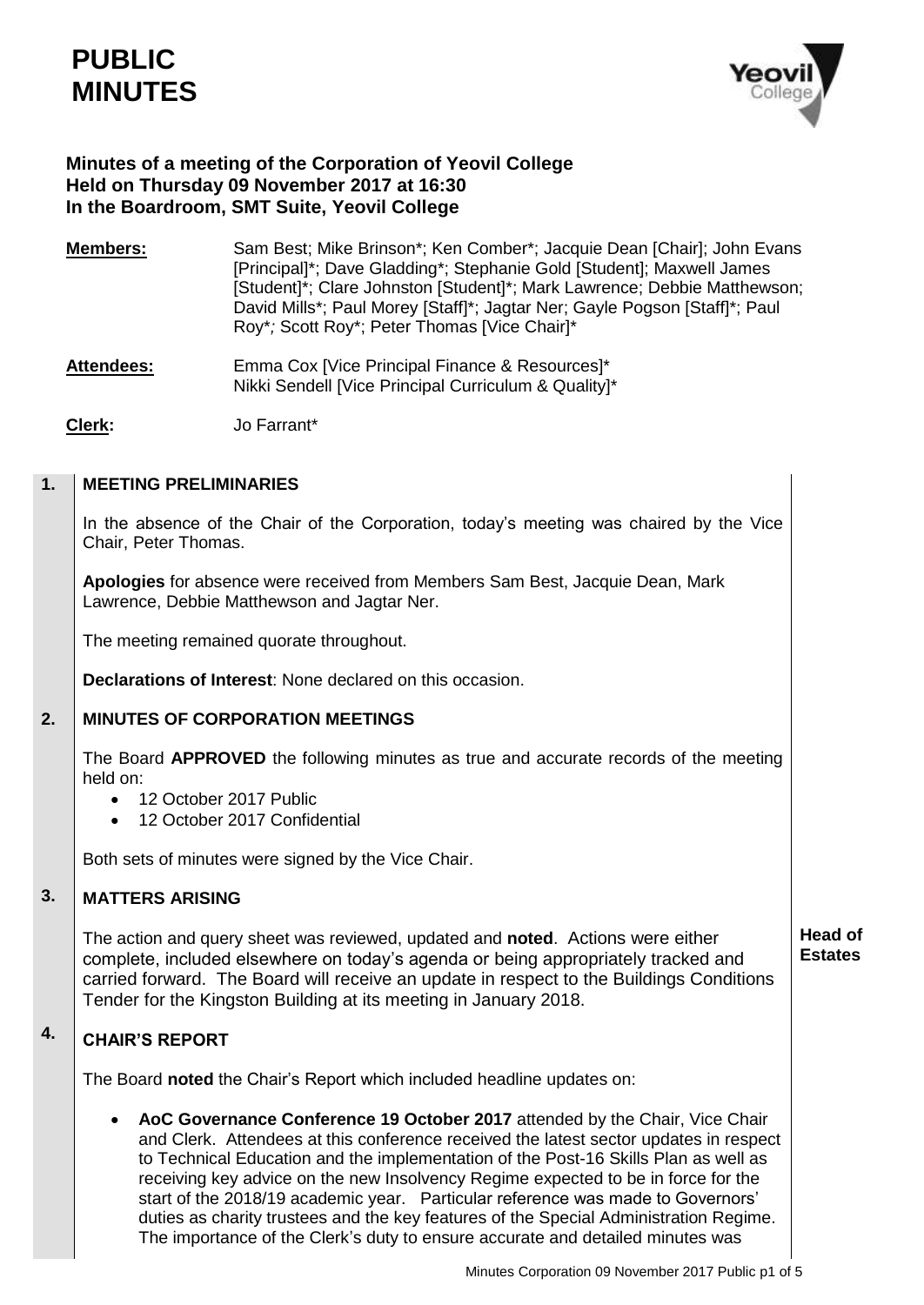reiterated to the Board, particularly with regards to recording the rationale for decisions taken collectively by the Corporation in respect to all financials matters. The presentation slides from the Conference are expected to be circulated by the AoC in due course. The Clerk will forward these to all Board Members for information.

# **Informal Finance Group Meeting 02 November 2017**

Members of this informal group had met to review the 3 year financial plan that had been prepared by the Vice Principal Finance and Resources. Notes had been taken by the Clerk which would be distributed to all Board Members. In addition to the forecast for the next 3 financial years, the plan also illustrated seemingly realistic projections of both "best" and "worse" case scenarios of the various income streams being/not being realised. The Principal informed the Board that it would receive reports addressing class sizes and single points of failure for lengthy debate at the Corporation Strategy Day in January 2018.

# **Informal Strategy Group Meeting 02 November 2017**

The main focus of this meeting was to address the measures being taken to ensure the College is doing everything it possibly can to maintain and increase its market share. Notes had been taken by the Clerk which would be distributed to all Board Members.

Member David Mills arrived at 17:15.

### **5. FINANCIAL UPDATE**

The Board discussed the related financial commentary within the September Management Accounts in addition to noting a verbal update from the Vice Principal Finance and Resources. Particular points noted during the review of the SOCI included:

- Apprenticeships learner starts for the two months to September 2017 are in line with the budgeted starts.
- Advanced Learner Loans concern with the significant negative variance. A soft approach from tutors is being taken in the first instance to encourage learners to submit applications.
- Pay in line with budget with just -£1k variance

The Board then reviewed the KPIs which had been presented in a more visually friendly manner. The graphs clearly showed income (by type) against forecast and budget. The Board agreed that the table showing learner numbers should be replicated in the same format as the income graph for consistency.

The Board were reminded that the Audit Committee would meet on 23 November and would be asked to consider the Financial Statements for year ending 31 July 2017 ahead of the Board being asked to formally approve at its meeting in December. The Board were informed that the external audits of the financial statements and regularity had gone very well and subject to the satisfactory conclusion of the remaining audit work to be done, the College can expect the auditors to issue an unqualified opinion.

### **6. PRINCIPAL'S REPORT**

The Corporation **noted** the Principal's Report. On this occasion there was particular emphasis upon:

- ESTA
- Buses
- Somerset Business of the Year
- Institute of Technology
- General Sector Updates particularly noting the requirement for Governors to receive necessary training on sexual exploitation and the laws around sexting.

# **National Leaders Programme**

The Board were asked to consider and support the Principal's intention to submit an

Minutes Corporation 09 November 2017 Public p2 of 5

**VP C&Q / Director of Staff and Student Experience**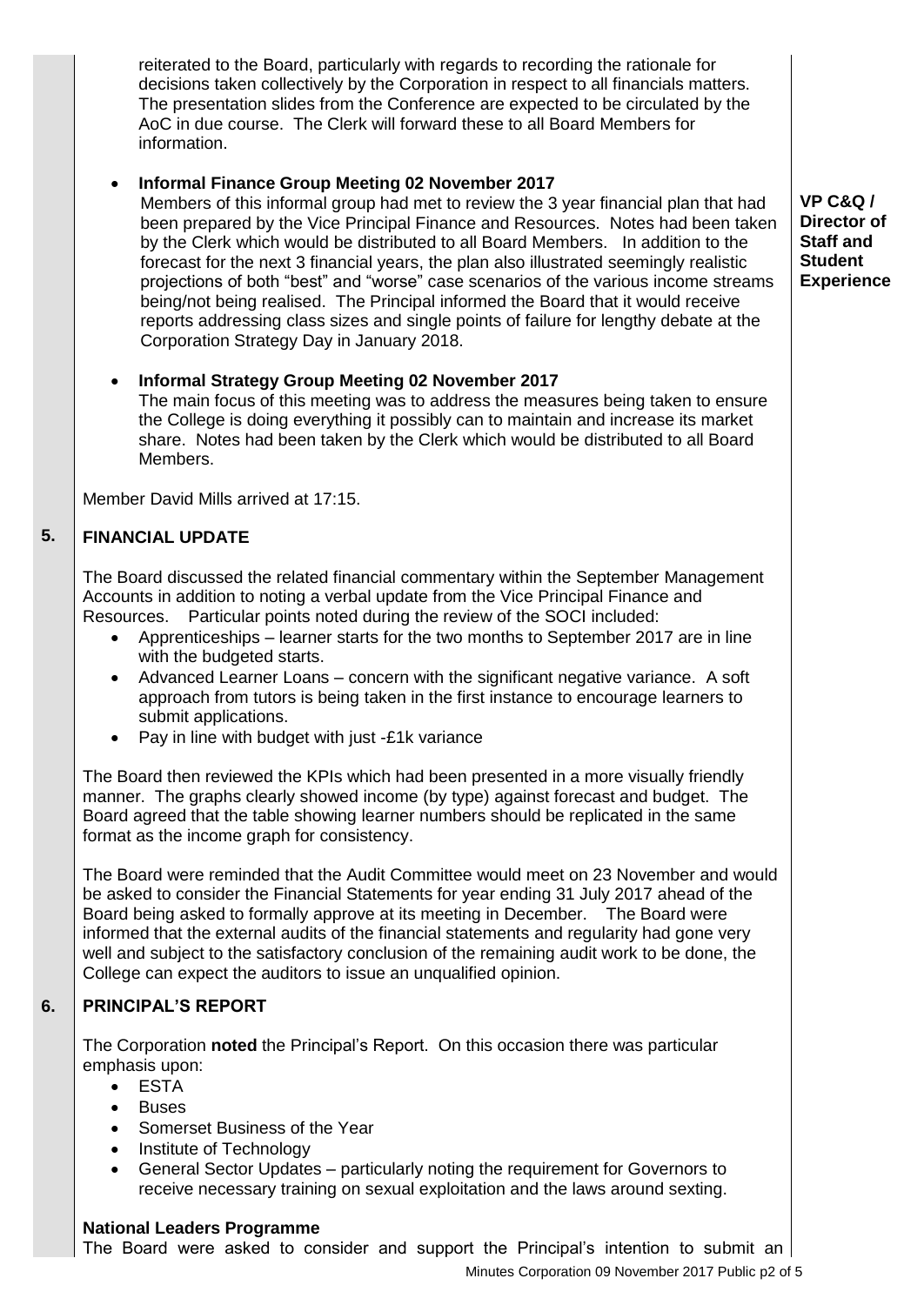application to join the National Leaders of FE Programme. Successful applicants will provide mentoring and support as well as sharing best practice with institutions across the region. The only reservation the Board alluded to was the amount of time this would take out of the day job of those involved. The Board was reassured that much of what the College does already, for example the Work Placement Pilot, is sharing best practices so the impact and additional work should be minimal. The College would remain in control and decide to opt out at any point. The Board **agreed to support** the submission of an application. Should the application be successful, the Board would expect to receive updates within the Principal's Report at least every 3 months. The Board then noted the Operating Statement which had been updated since the previous

meeting. The Board asked for further information on the action that had been allocated a red RAG rating in respect to the development of digital mechanisms for sign up and monitoring of apprenticeships progress. The Director of Employer Engagement would be asked to report on this at the January Board meeting. **Director of Employer Engagement** 

#### **7. TEACHING AND LEARNING REPORT**

### **Vocational Results**

The Board reviewed the data that had been circulated prior to today's meeting detailing the results of vocational courses for 2016/17. Particular points referenced included:

- Level 2 16-18 learners saw a decrease of 2.5% compared to last year's performance. Curriculum areas that contributed to this slight dip have robust improvement plans in place.
- Level 2 19+ learners have maintained a steady improvement (4% increase on previous year) with high outcomes.
- Level 3 for both 16-18 and 19+ learners have seen sustained improvement over a three year period, driven by increasing retention rates which are now exceptionally high at 95.5%.

### **Valued Added**

The Board then reviewed the Value Added data. The functions of the ALPS system, used to set individual targets and monitor learner's progress were explained to the Board. The Board reviewed data that summarised the overall percentage of learners achieving and exceeding their target grades for A Level, AS and Vocational courses.

Overall there has been some positive movement in a small number of courses but the data demonstrates only very small improvements. Actions are in place with a high focus on improving value added across A Levels and Vocational courses. There will be significant narrative in the SAR concerning value added.

### **Subject area(s) of concern**

The Vice Principal Curriculum and Quality informed the Board that further information would be brought to the January Board meeting with information on the curriculum area(s) under review.

### **Learner Numbers**

The Board reviewed a report that had been prepared by the Director of Schools, Partnerships and Innovation which detailed the number of learners enrolled at the College from the various secondary schools within the area, both local and further afield during 2016/17 and 2017/18. The report clearly showed that the College had held its market share of the local feeder schools but that there is still plenty of scope remaining to increase the market share further. This information had already been reviewed by the Board's Informal Strategy Group.

### **8. LEGAL, POLICY and REGULATORY MATTERS**

# **Quality Assurance and Improvement Policy**

The Board **APPROVED** the Quality Assurance and Improvement Policy which had only a few minor amendments made to it in respect to changes to job titles. The policy was signed by the Vice Chair.

**VP C&Q**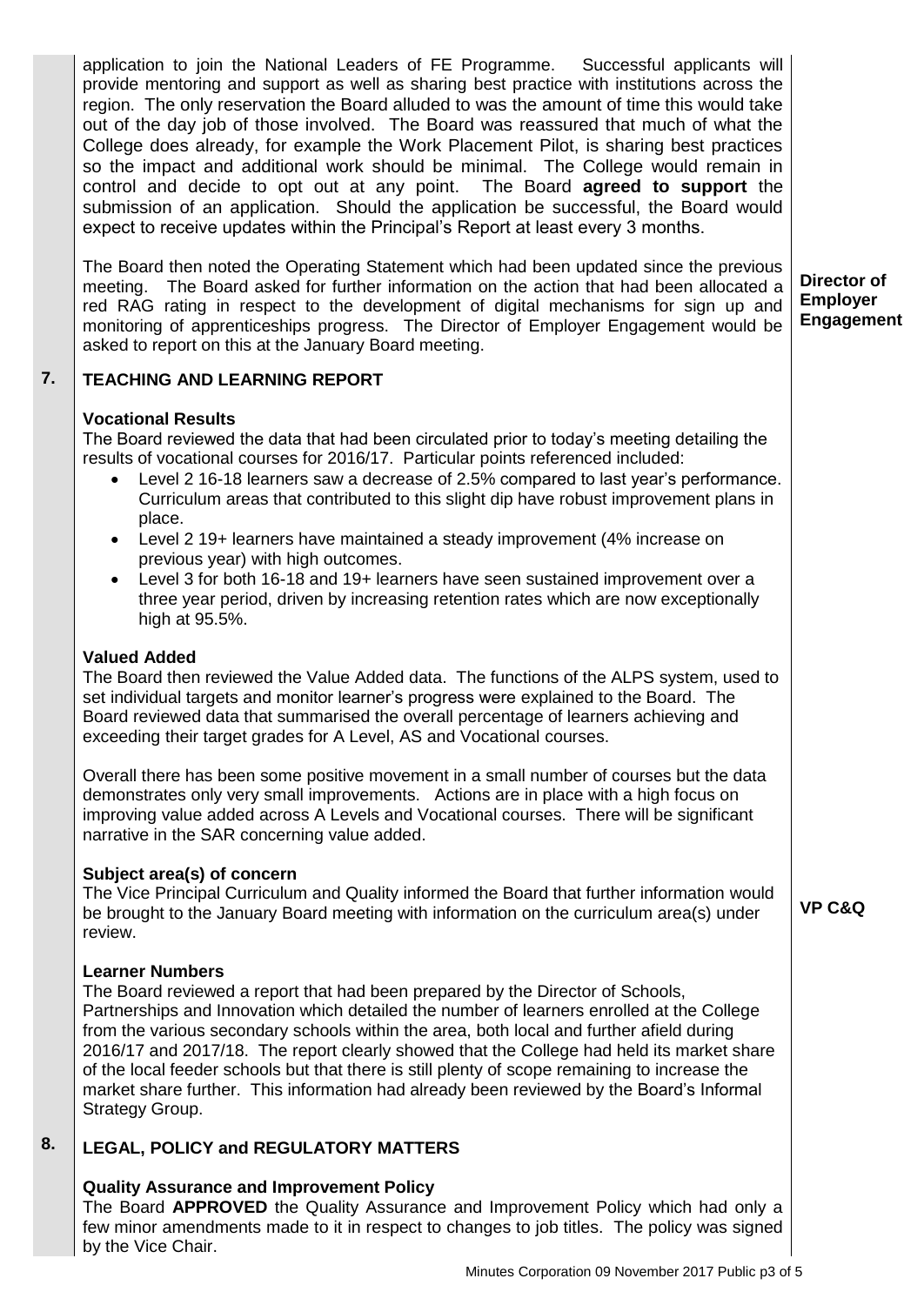# **Student Union Accounts**

The Corporation **APPROVED** the Student Union Accounts which covered the period from 01 September 2016 to 31 August 2017 and reported a substantial year end surplus. These accounts had been audited and validated by the Head of Finance.

# **Safeguarding and Equality & Diversity (SED)**

The Board **noted** a verbal update on Safeguarding and E&D presented by the Vice Principal Curriculum and Quality. Particular points noted included:

- 24 safeguarding incidents had occurred since the start of this academic year
- An expected delay in submitting the Safeguarding Audit as system is currently locked, update at next meeting
- Head of Student Experience is arranging an informative Prevent event, information to be cascaded in due course
- Fundraising event School in a Bag
- International Men's Day 19 November 2017 mental health awareness
- Anti-bullying video being produced

# **Student Voice**

The following points were raised by the two Student Governors in attendance:

- The new structure of Student Voice Meetings are a lot more coherent
- Concerns with the new catering outlet, not delivering on everything that was promised (expensive meal deals). The Vice Principal Finance and Resources would follow up on these concerns
- There had been some difficulty registering for the Top-up Degree with one of the partnership universities
- Good feedback from many students on the success of the Graduation Ceremony
- Counselling Community Course well attended with positive feedback

# **Staff Voice**

The following points were raised by the two Staff Governors in attendance:

- Staff Voice meeting would be taking place the following day
- Study Review Programmes will all be RAG rated by the end of tomorrow
- Two Colleges that had recently made a visit to the campus as part of the Work Placement Pilot had both commented on how impressed they were with the College making particular reference to the running of the reception area and the Davinci Restaurant.

### **9. NEW BUILD / COLLEGE ESATES**

The Principal gave an update in respect to the two new builds:

**Davinci**: official opening noted as 15 January 2018 **Construction:** working towards a finishing date of 01 December with an official launch on 01 February 2018. More details to follow in due course.

The Board will receive a report from the Vice Principal Finance and Resources at its next meeting in December in respect to an over spend against the original budget.

### **Holcote House**

The Board were informed that the buyer for Holcote House had withdrawn the offer, therefore the property has gone back onto the market and the previous tenders contacted. The Board will receive further updates on developments at its next meeting.

# **Principal**

**VP F&R**

### **10. RISK MANAGEMENT AND INTERNAL CONTROLS**

On this occasion there were no risks or internal control matters arising from today's business that haven't been covered elsewhere on the agenda.